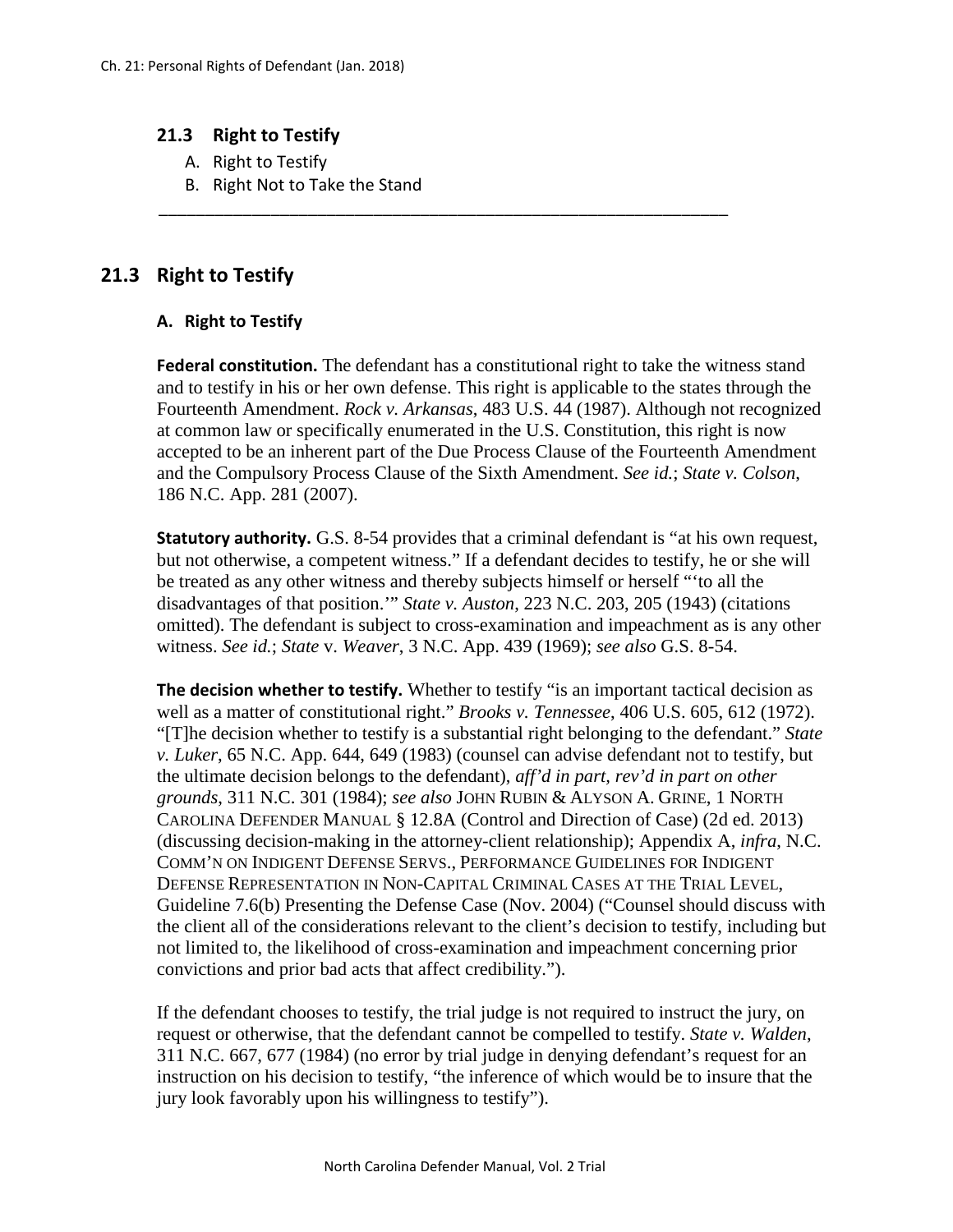**Waiver.** A defendant may waive the constitutional right to testify as long as the waiver is knowing and voluntary. *State v. Luker*, 65 N.C. App. 644 (1983), *aff'd in part, rev'd in part on other grounds*, 311 N.C. 301 (1984). Unlike other waivers of constitutional rights, however, the trial judge is not required to inform a defendant of his or her right to testify or to make an inquiry on the record to determine whether his or her waiver is knowing and voluntary. *State v. Carroll*, 356 N.C. 526 (2002); *see also State v. Hayes*, 314 N.C. 460 (1985) (finding no denial of the right to testify because defendant did not indicate to the judge that he wished to testify). Nevertheless, trial judges are not prohibited from conducting an inquiry, and it is a common practice for trial judges, sua sponte or at the request of defense counsel, to inquire of the defendant to determine whether the waiver of the right to testify is made knowingly, voluntarily, and understandingly. *See, e.g., State v. Thompson,* 359 N.C. 77 (2004); *Carroll*, 356 N.C. 526.

**Impermissible chilling of the defendant's right to testify.** The trial judge, by his or her statements or conduct, should not impermissibly chill the defendant's right to testify. For example, a delay in ruling on, or the erroneous denial of, a motion in limine could have an unacceptable chilling effect on a defendant's right to testify. *Compare State v. Lamb*, 321 N.C. 633 (1988) (new trial granted where the bald denial of defendant's motion in limine to exclude inadmissible evidence implicating her in other killings impermissibly chilled the defendant's right to take the stand in her own defense), *with State v. Barber*, 120 N.C. App. 505 (1995) (no impermissible chilling of the right to testify where judge declined to rule on defendant's motion in limine to suppress evidence of underlying facts of prior convictions where the evidence did not clearly show that defendant's decision whether to testify rested solely on the judge's decision on the motion, and the judge did not erroneously deny the motion but deferred the decision until he had more facts and assured defendant that he would not admit impermissible evidence). Whether the denial of a defendant's motion in limine impermissibly chills his or her right to testify "depends on the peculiar facts of each case." *Lamb*, 321 N.C. 633, 648.

Likewise, if the trial judge undertakes to advise the defendant about the legal consequences of taking the stand, he or she may impermissibly chill the defendant's free exercise of that right by giving erroneous advice. *See State v. Autry*, 321 N.C. 392 (1988) (error found where trial judge gave a defendant an incorrect explanation about the scope of cross-examination to which the defendant could have been subjected). If the judge correctly advises the defendant in general on the consequences of testifying, there is not an impermissible chilling effect on a defendant's right to testify. *See State v. Davis*, 349 N.C. 1 (1998) (no error where trial judge did not attempt to give the defendant detailed instruction on the scope of cross-examination, and defendant had discussed the consequences of testifying with his attorneys); *see also State v. Davis*, 353 N.C. 1 (2000) (no error by failure to give more detailed instructions to defendant about crossexamination; instructions were not inaccurate); *State v. Little*, \_\_\_ N.C. App. \_\_\_, 799 S.E.2d 427 (2017) (holding that since there is no obligation for a trial judge to inform a defendant of the possible consequences of the decision to testify, the trial judge was not required to balance his colloquy with defendant about the impeachment consequences of testifying with an instruction on the advantages of testifying).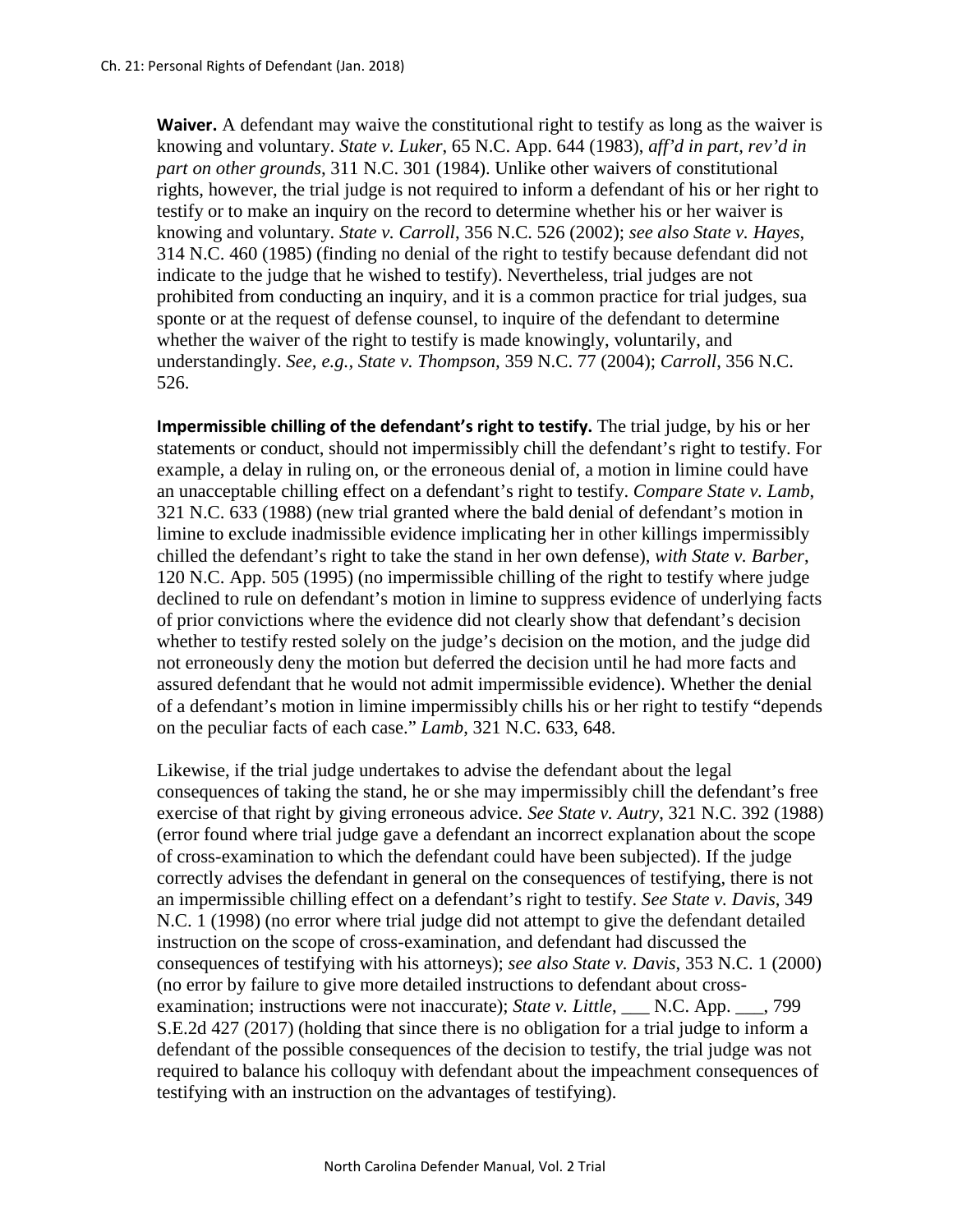## **B. Right Not to Take the Stand**

**Constitutional privilege against self-incrimination.** A defendant has a right to refuse to testify under the Fifth Amendment to the U.S. Constitution, as incorporated by the Fourteenth Amendment, and also under article I, section 23 of the N.C. Constitution. A defendant's exercise of this right may not be used against him or her, and any reference by the State to a defendant's failure to testify violates the defendant's constitutional rights. *See Griffin v. California*, 380 U.S. 609 (1965); *State v. Mitchell*, 353 N.C. 309 (2001).

**Statutory privilege against self-incrimination.** G.S. 8-54 likewise recognizes that, although the defendant has the right to testify if he or she so chooses, nothing in that statute renders a criminal defendant "competent or compellable to give evidence against himself," nor does it "render any person compellable to answer any question tending to criminate himself."

**Right not to be called as witness.** The right of a defendant not to testify means not only that the defendant has the right not to take the stand but also that the court, the State, and a co-defendant in a joint trial may not call the defendant as a witness. *See Jones v. State*, 586 A.2d 55 (Md. Ct. Spec. App. 1991).

The State may require a defendant to stand or otherwise exhibit himself or herself before the jury as long as the act is relevant and is not of a testimonial or communicative nature. Such an exhibition has been held not to violate the Fifth Amendment's protection against self-incrimination or the Due Process Clause of the Fourteenth Amendment. Likewise, a defendant should be allowed to challenge the State's evidence by exhibiting himself or herself before the jury, if the exhibition is relevant and non-testimonial, without being subjected to cross-examination or impeachment. For further discussion of this topic, see *infra* § 27.2B, View of the Defendant's Appearance or Physical Characteristics to Rebut the State's Case.

**Comment on the exercise of the right not to testify.** Prosecutors are strictly prohibited from making any reference to a defendant's failure to testify. *See State v. Reid*, 334 N.C. 551 (1993) (new trial granted where prosecutor argued that defendant had not testified, that he had that right, and that the jury was not to hold it against him); *see also Baxter v. Palmigiano*, 425 U.S. 308, 319 (1976) (holding that the trial judge and prosecutor are prohibited from suggesting to the jury that it may treat a defendant's silence as substantive evidence of guilt); *State v. Baymon*, 336 N.C. 748 (1994) (new trial granted where prosecutor's argument directly referred to defendant's failure to testify and was intended to disparage defendant in the eyes of the jury) ; *see also infra* § 33.7C, Impermissible Content (discussing impermissible closing arguments by prosecution).

Judges likewise may not comment on the defendant's failure to testify except, if requested by the defendant, to instruct the jury on the right not to testify (discussed further below).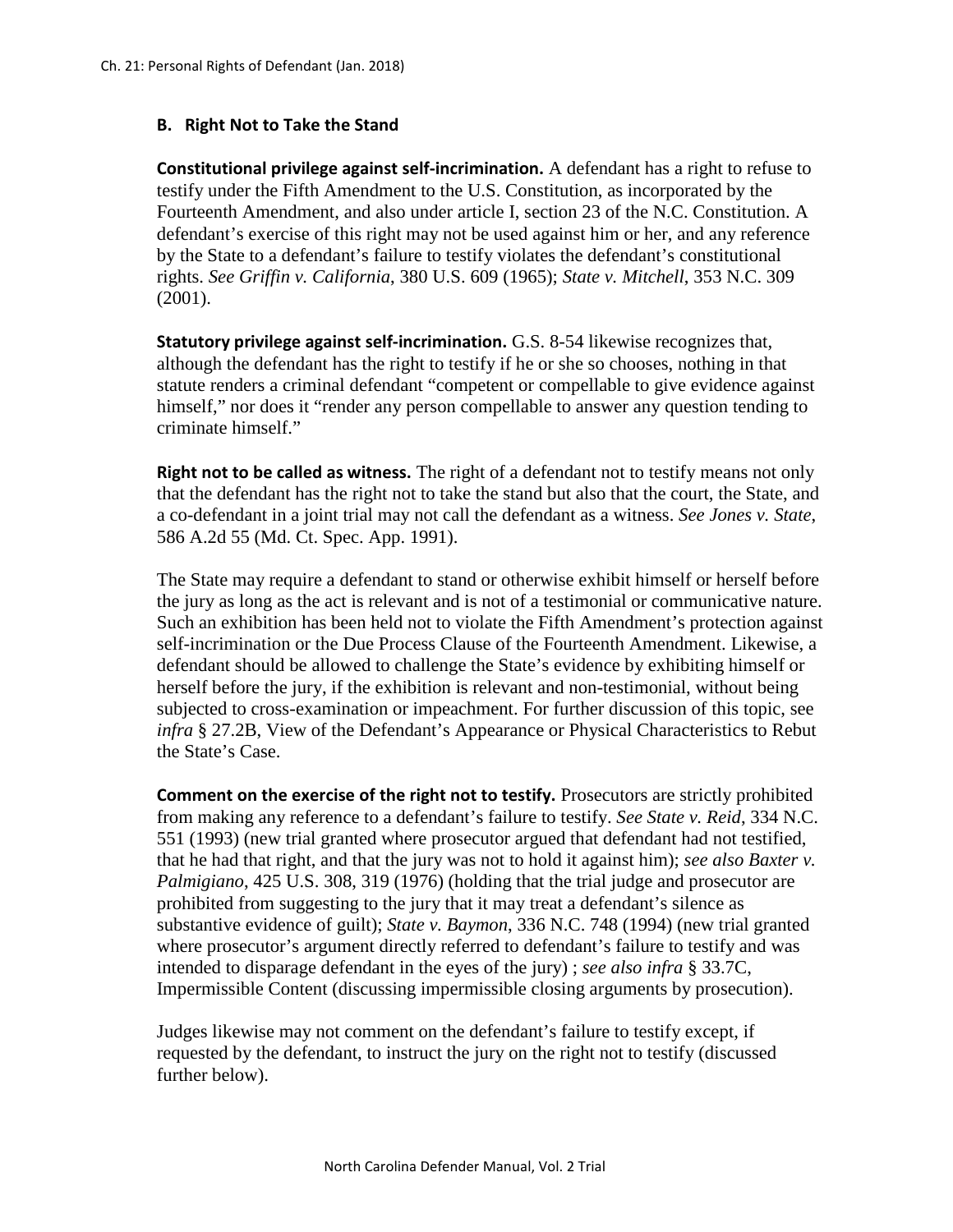Defense counsel may refer to the defendant's right not to testify in closing argument by reading the Fifth Amendment and G.S. 8-54. The cases also indicate that defense counsel may use words to that effect and may paraphrase that right. *See State v. Banks*, 322 N.C. 753, 764 (1988) (defense counsel should have been permitted to read that clause of the Fifth Amendment pertinent to the defendant's right not to testify and "to say simply that because of this provision, the jury must not consider defendant's election not to testify adversely to him, or words to this effect"); *State v. Bovender*, 233 N.C. 683, 690 (1951) ("mere statement by defendants' counsel that the law says no man has to take the witness stand would seem to be unobjectionable"). Defense counsel is not allowed to comment on or explain further why the defendant did not testify. *Bovender*, 233 N.C. 683, 689–90 (so holding because permitting extended comment by defense counsel "would open the door for the prosecution and create a situation the statute was intended to prevent").

Defense counsel also has the right to inquire of prospective jurors during jury selection about their ability to follow the law, including the laws on the defendant's right not to testify. *See State v. Blankenship*, 337 N.C. 543, 554–55 (1994).

**Instruction on the effect of the decision not to testify.** If the defendant requests an instruction on his or her decision not to testify, the trial judge is required by the Fifth and Fourteenth Amendments to give one. *Carter v. Kentucky*, 450 U.S. 288, 305 (1981) (the failure to give the requested prophylactic instruction "exacts an impermissible toll on the full and free exercise of the privilege"); *see also State v. Sanders*, 288 N.C. 285 (1975) (there is no mandatory formula for instructing the jury on a defendant's decision not to testify but an instruction is sufficient if it makes clear to the jury that the defendant has the right to offer or to refrain from offering evidence as he or she sees fit and that the failure to testify should not raise any adverse inference).

Absent a request, it is discretionary with the trial judge whether to instruct the jury on the defendant's decision not to testify. The appellate courts have emphasized, however, that it is the "better practice" for a judge not to give such an instruction unless it is requested by the defendant. *See State v. Barbour*, 278 N.C. 449 (1971); *State v. Powell*, 11 N.C. App. 465 (1971).

**Practice note:** If you believe that an instruction on the defendant's decision not to testify would be helpful, you should specifically request that the judge instruct the jury that the defendant has not testified, that the law gives him or her that privilege, that the decision creates no presumption against him or her, and that the defendant's silence is not to influence their decision in any way. *See* N.C. Pattern Jury Instruction—Crim. 101.30 (May 2005); *see also Carter v. Kentucky*, 450 U.S. 288, 301 (stating that without an instruction on the defendant's decision not to testify, "the jury is left to roam at large with only its untutored instincts to guide it, to draw from the defendant's silence broad inferences of guilt").

The U.S. Supreme Court has held that the giving of a "no-inference" instruction, over the defendant's objection, does not violate the privilege against compulsory selfincrimination guaranteed by the [Fifth](http://www.lexis.com/research/buttonTFLink?_m=7ee7a7f55562df288952adfd87e435a9&_xfercite=%3ccite%20cc%3d%22USA%22%3e%3c%21%5bCDATA%5b435%20U.S.%20333%5d%5d%3e%3c%2fcite%3e&_butType=4&_butStat=0&_butNum=98&_butInline=1&_butinfo=U.S.%20CONST.%20AMEND.%205&_fmtstr=FULL&docnum=1&_startdoc=1&wchp=dGLzVtz-zSkAB&_md5=c75af246c7fe01347dd0695c8290d5da) and Fourteenth Amendments. *See Lakeside v.*